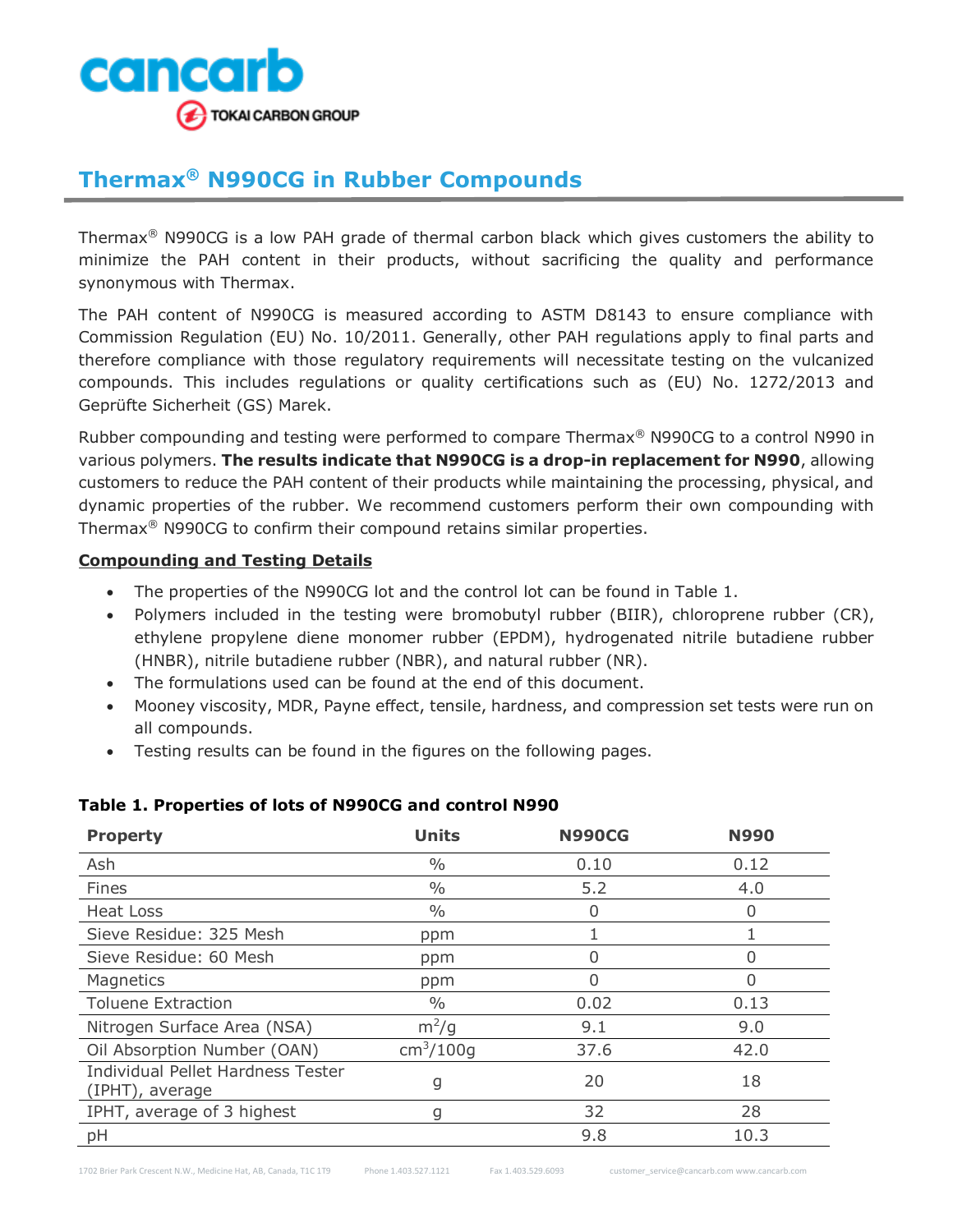



**Figure 1.** Shore A hardness of the compounds measured according to ASTM D2240. No significant differences were observed.



**Figure 2.** Stress at 100% strain of the compounds measured according to ASTM D412. Most compounds showed no significant difference. HNBR with N990CG had  $\sim$ 10% lower modulus in both mixes. This could be at least partly explained by the lower OAN of the N990CG lot. The HNBR compounds also had the lowest ultimate elongations (<200%) among the compounds tested which could contribute to variance at 100% strain.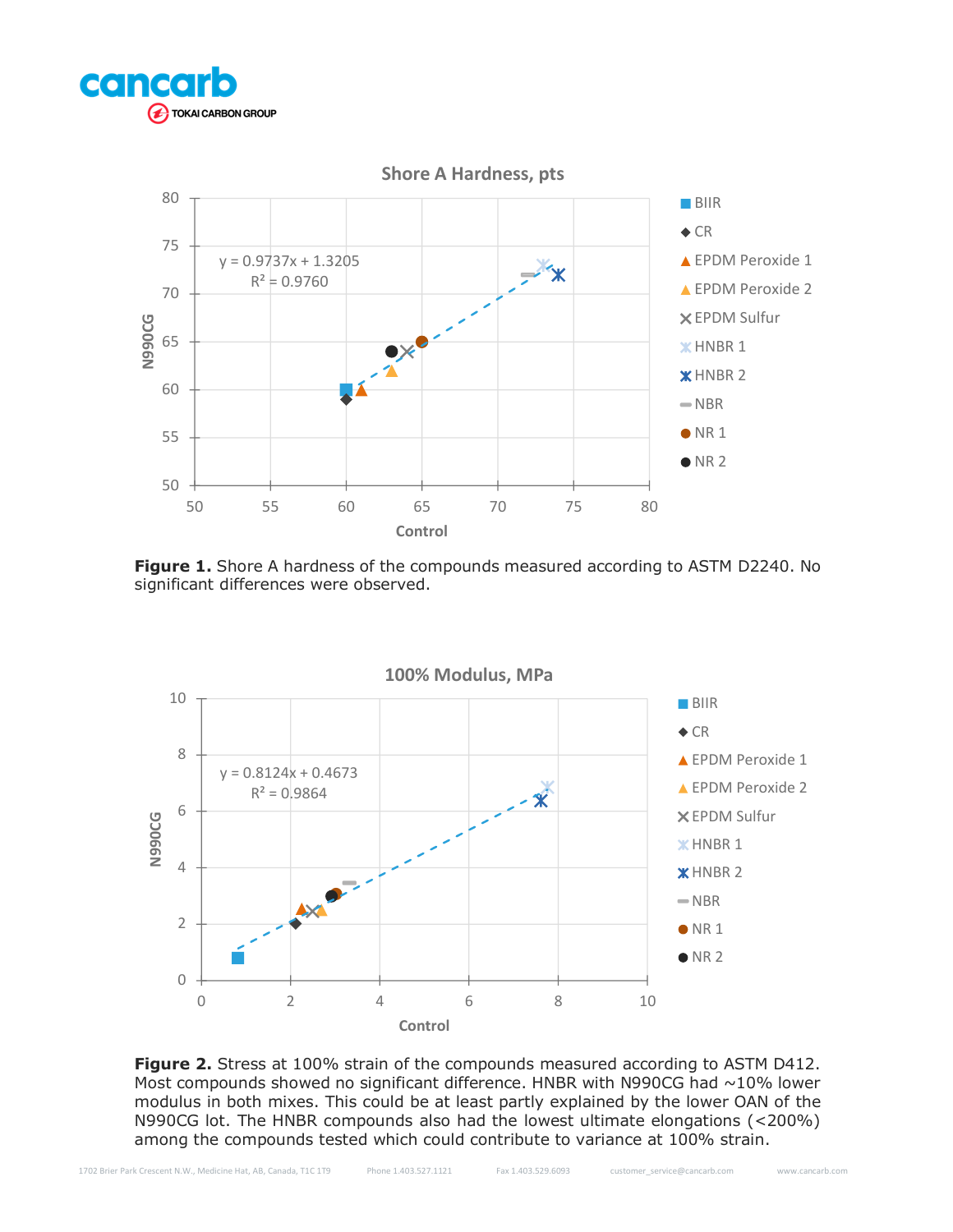



**Figure 3.** Tensile strength of the compounds measured according to ASTM D412. No significant differences were observed.



Figure 4. Elongation at break of the compounds measured according to ASTM D412. Elongations tended to be higher for the N990CG compounds which can be at least partly explained by the lower OAN of the N990CG lot.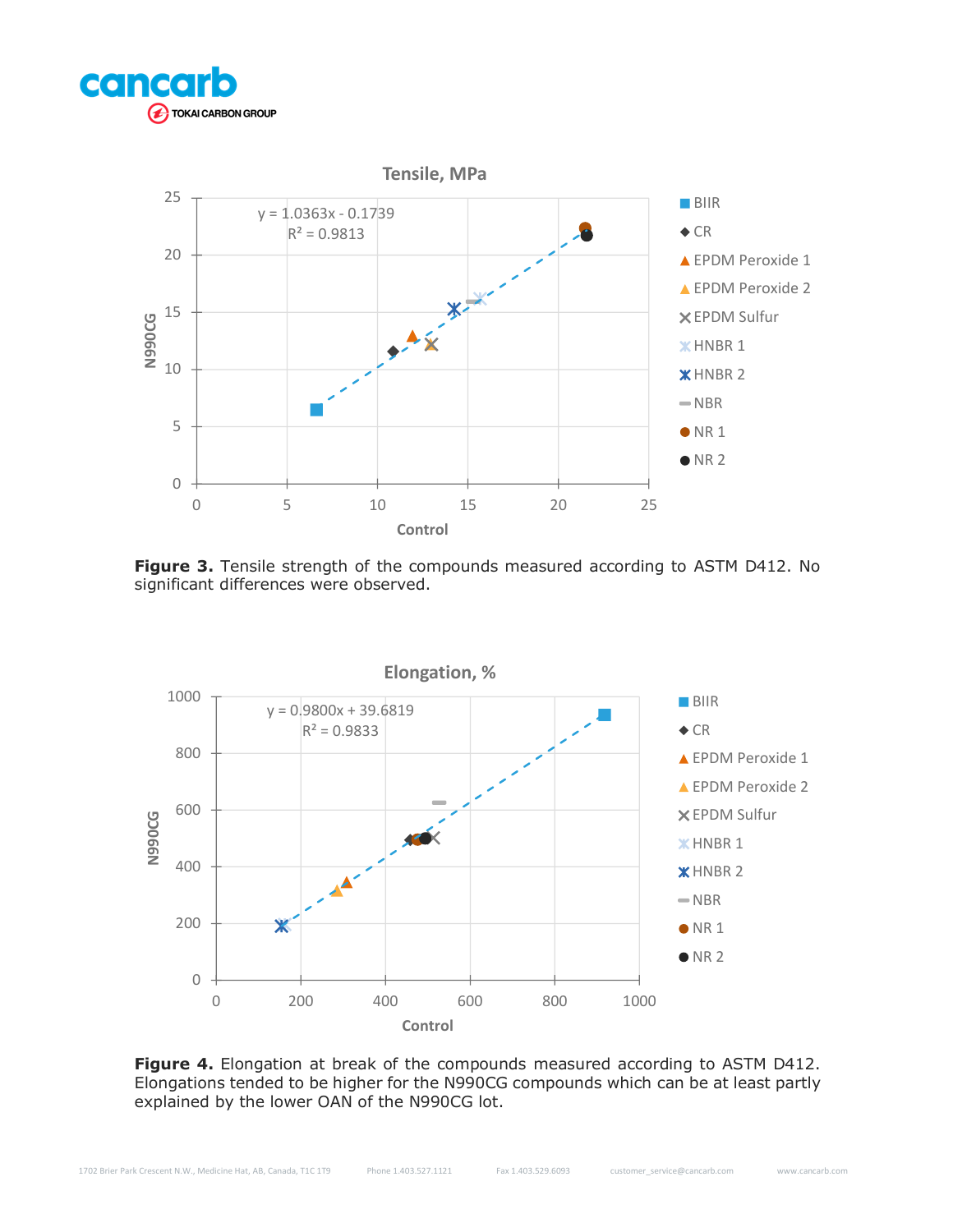



Figure 5. Mooney viscosity of the compounds measured at 100°C according to ASTM D1646. No significant differences were observed.



**Figure 6.** Maximum torque, MH, measured at 160°C according to ASTM D5289. No significant differences were observed.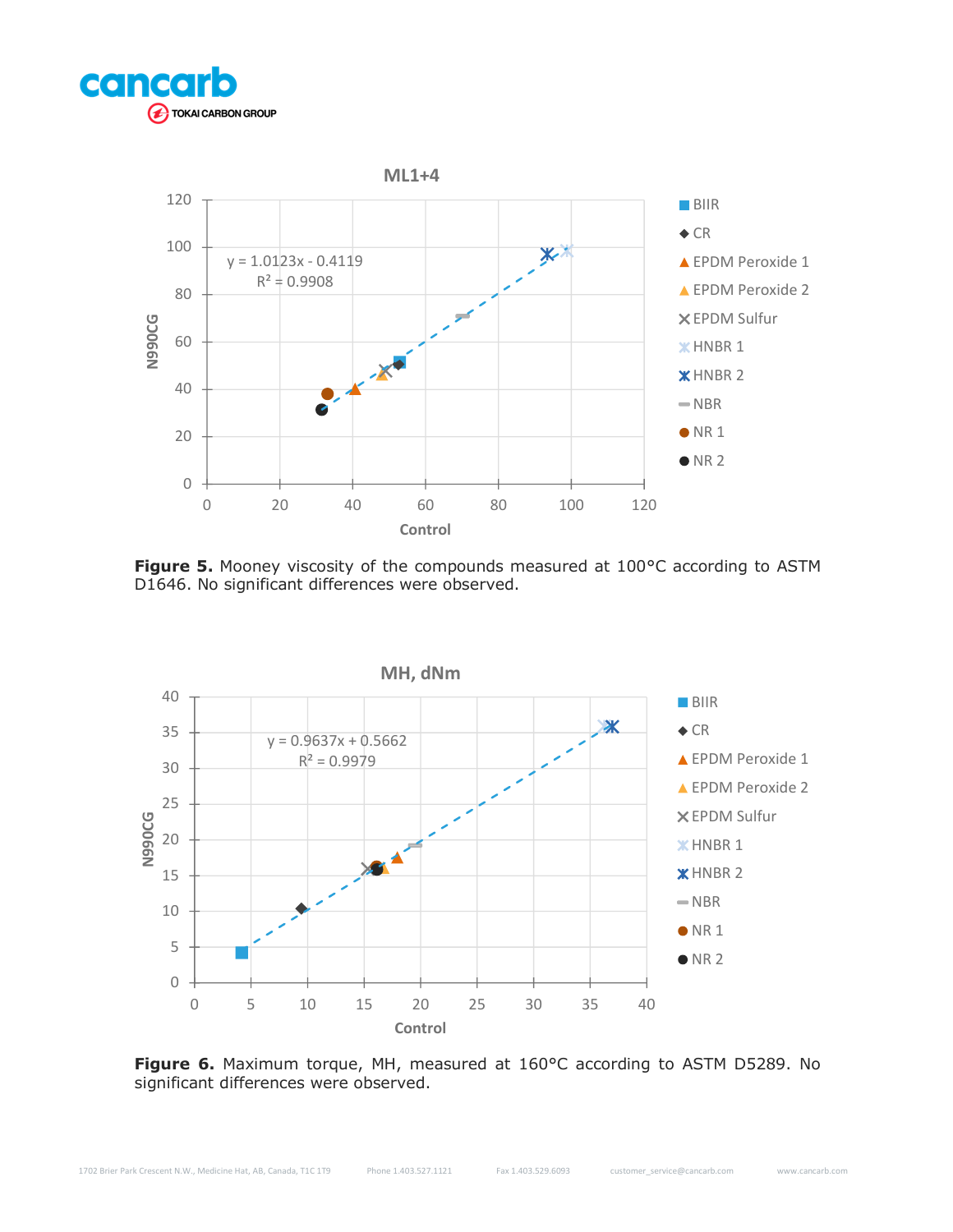



Figure 7. Scorch time, ts2, of the compounds measured according to ASTM D5289. No significant differences were observed.



Figure 8. Cure time, t'90, of the compounds measured according to ASTM D5289. No significant differences were observed.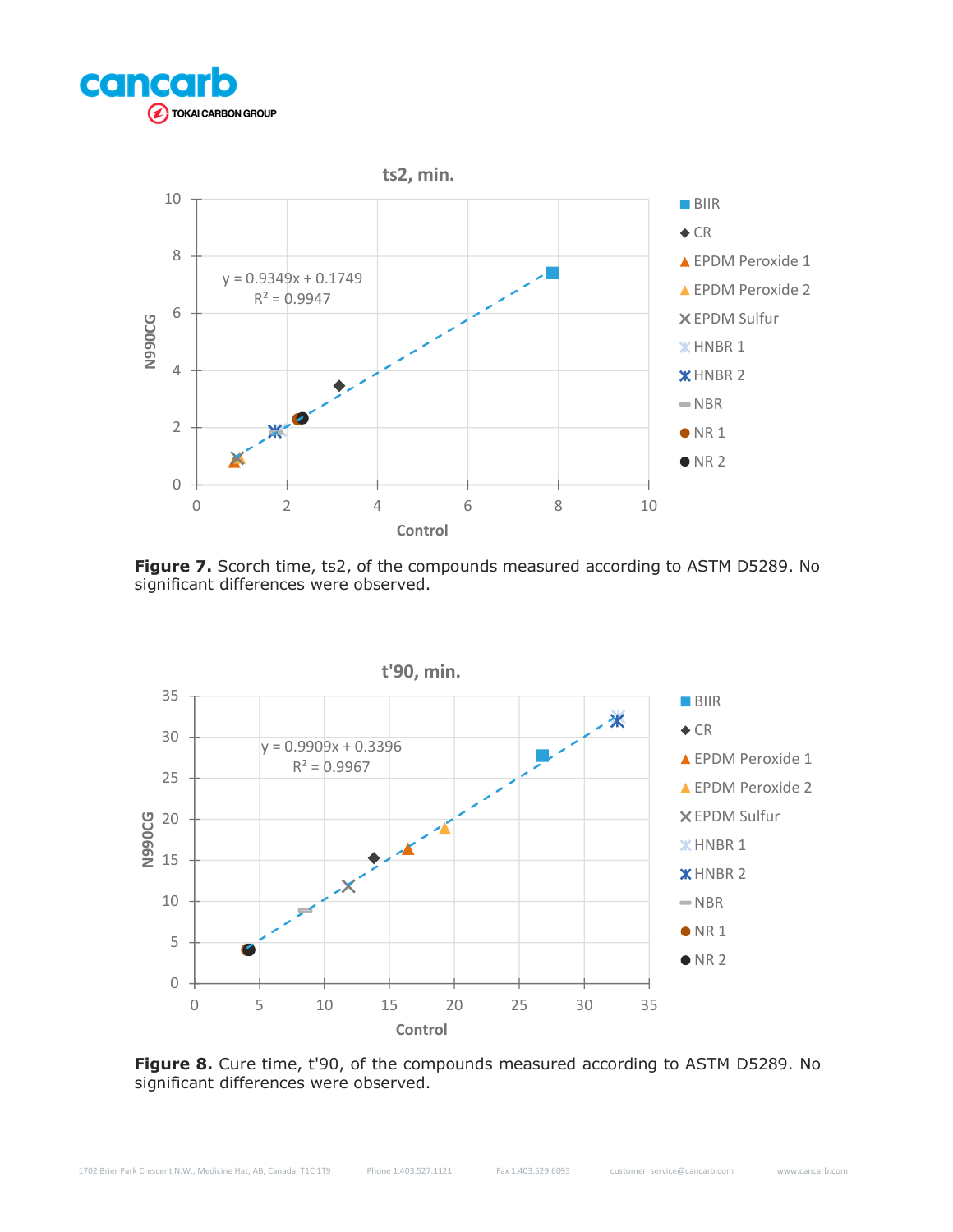



**Figure 9.** Compression set measured after 22 hours at 70°C according to ASTM D395 Method B. No significant differences were observed.



**Figure 10.** Uncured tan δ measured at 60°C, 1 Hz, and 1.0% strain. No significant differences were observed.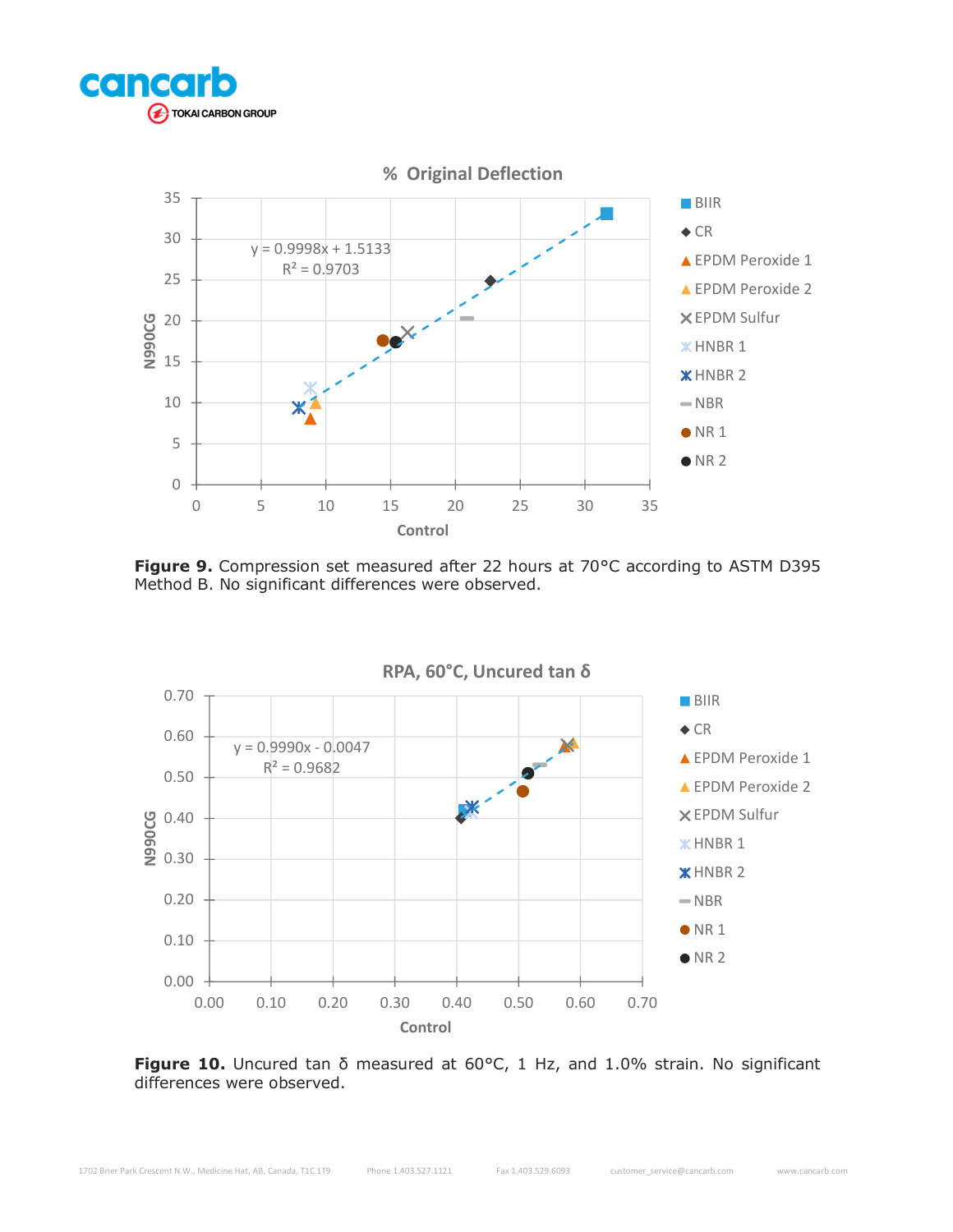



**Figure 11.** Cured tan δ measured at 60°C, 1 Hz, and 1.0% strain. No significant differences were observed.

# **Table 2. BIIR formulation**

| <b>Ingredient</b>   | Loading, phr |
|---------------------|--------------|
| Bromobutyl 2030     | 100.0        |
| N660                | 30.0         |
| <b>N990</b>         | 60.0         |
| Naphthenic Oil      | 8.0          |
| Struktol 40 MS      | 7.0          |
| Escorez 1102 Resin  | 2.0          |
| SP-1068             | 2.0          |
| <b>Stearic Acid</b> | 2.0          |
| ZnO                 | 3.0          |
| <b>MBTS</b>         | 1.5          |
| Sulfur              | 0.5          |
| <b>Total</b>        | 216.0        |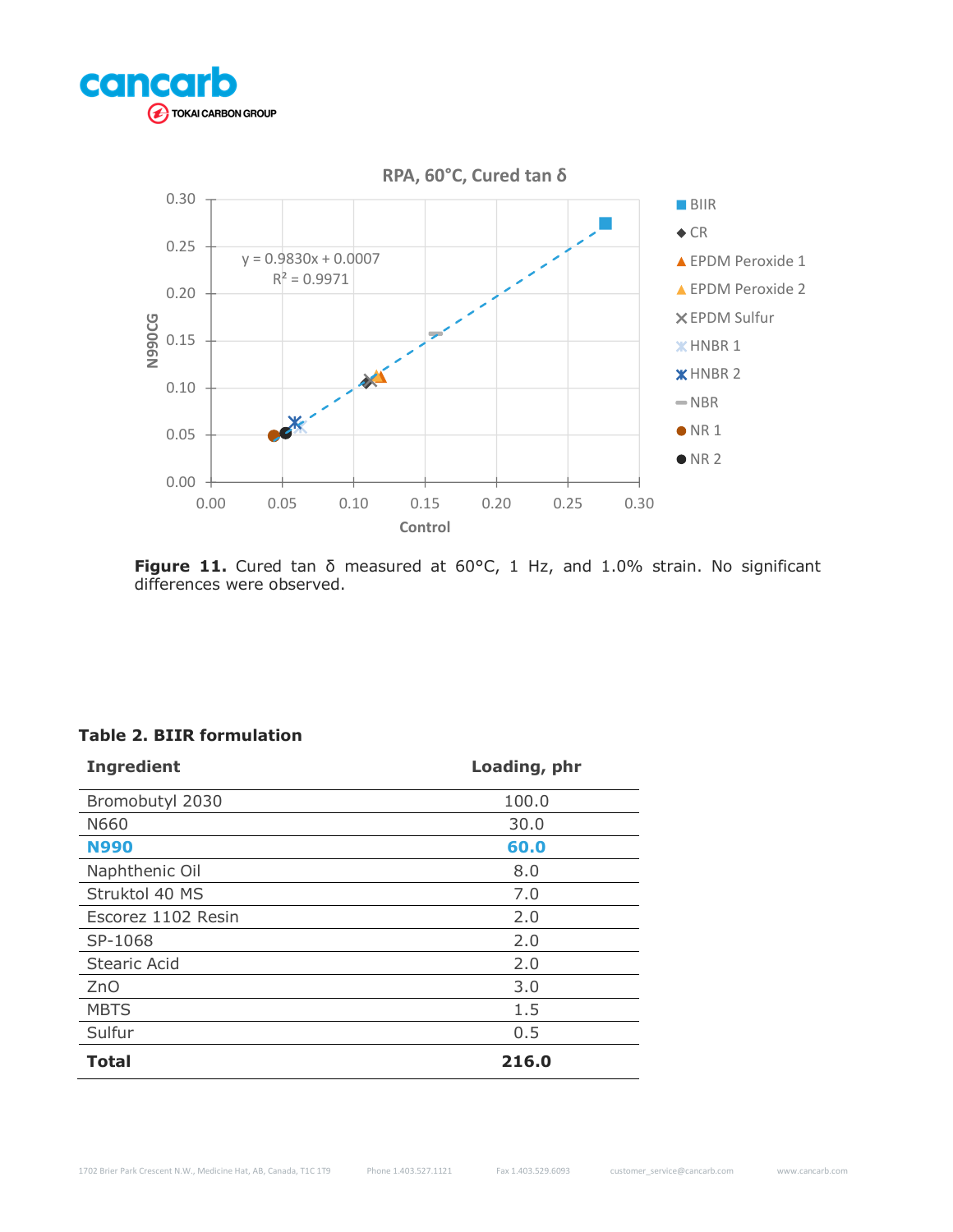

## **Table 3. CR formulation**

| <b>Ingredient</b>   | Loading, phr |
|---------------------|--------------|
| Neoprene W          | 100.0        |
| <b>N990</b>         | 50.0         |
| Vanfre AP-2         | 2.0          |
| <b>Stearic Acid</b> | 0.5          |
| <b>MgO</b>          | 4.0          |
| ZnO                 | 5.0          |
| ODP                 | 2.0          |
| Plasticizer         | 5.0          |
| <b>TMTD</b>         | 1.0          |
| <b>Total</b>        | 169.5        |

#### **Table 4. Peroxide cured EPDM formulation**

| <b>Ingredient</b> | Loading, phr |
|-------------------|--------------|
| Royalene 512      | 100.0        |
| N550              | 40.0         |
| <b>N990</b>       | 80.0         |
| Paraffinic Oil    | 50.0         |
| DCP (40%)         | 8.0          |
| <b>TMQ</b>        | 1.0          |
| HVA-2             | 1.0          |
| <b>Total</b>      | 280.0        |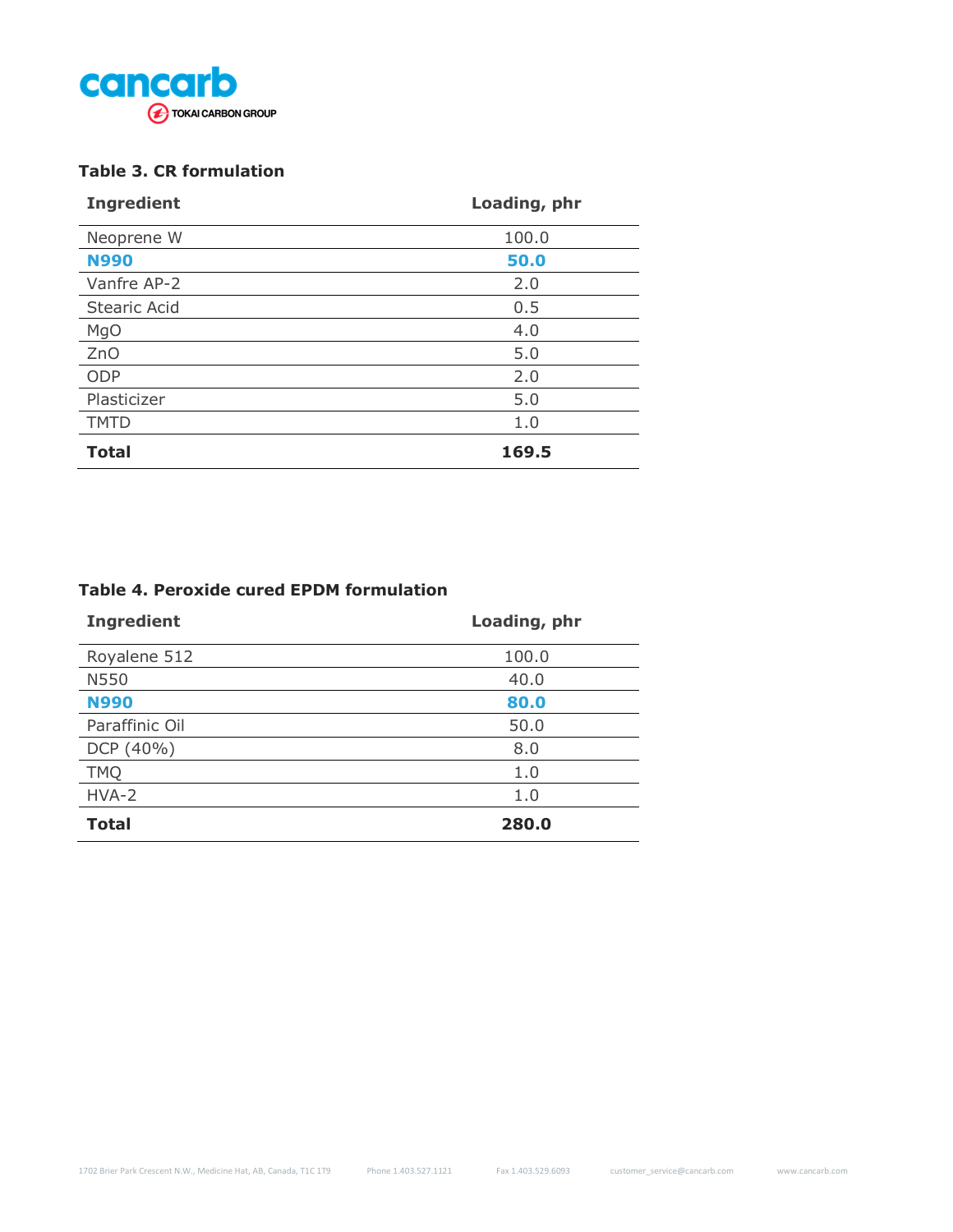

# **Table 5. Sulfur cured EPDM formulation**

| <b>Ingredient</b> | Loading, phr |
|-------------------|--------------|
| Royalene 512      | 100.0        |
| N550              | 40.0         |
| <b>N990</b>       | 80.0         |
| Paraffinic Oil    | 50.0         |
| <b>TMTD</b>       | 0.8          |
| <b>TDEDC</b>      | 0.8          |
| <b>DPTH</b>       | 0.8          |
| <b>MBT</b>        | 1.5          |
| Zinc Stearate     | 1.0          |
| ZnO               | 5.0          |
| Sulfur            | 0.5          |
| <b>Total</b>      | 280.4        |

### **Table 6. HNBR formulation**

| <b>Ingredient</b> | Loading, phr |
|-------------------|--------------|
| Zetpol 2010       | 100.0        |
| N762              | 10.0         |
| <b>N990</b>       | 50.0         |
| Hydrotalcite FG   | 3.0          |
| Vanox CDPA        | 1.5          |
| Vanox ZMTI        | 1.0          |
| <b>TAIC</b>       | 5.0          |
| Vulkup 40KE       | 11.0         |
| <b>Total</b>      | 181.5        |